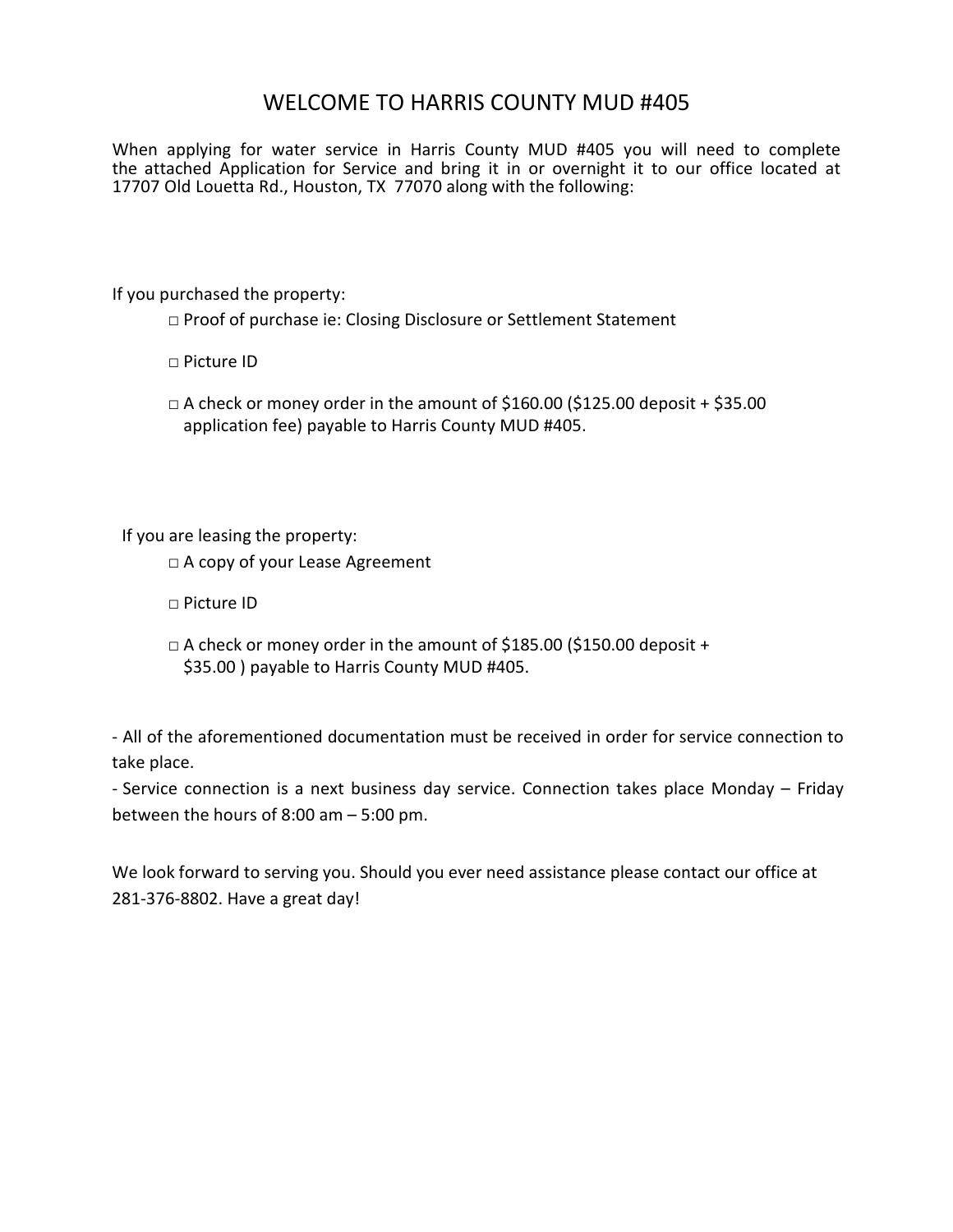# **HARRIS COUNTY MUD #405 APPLICATION FOR SERVICE** TODAY'S DATE: REQUESTED SERVICE DATE: RENT [ ] OWN [ ] PROPERTY MANAGEMENT [ ] DOES THE HOME HAVE A POOL OR IRRIGATION SYSTEM? YES [ 1 NO [ 1 APPLICANT NAME: LAST FIRST CO-APPLICANT NAME: <u> 1989 - Johann John Stone, markin f</u> LAST FIRST SERVICE ADDRESS: BILLING ADDRESS APPLICANT SOCIAL SECURITY  $#$  (last 4 digits): XXX-XX- ID/DL  $#$  ID/DL  $#$  $CO-APPLICANT SOCIAL SECURITY # (last 4 digits): XXX-X — 1D/DL # 2DID.$ HOME PHONE #: WORK PHONE #: CELL PHONE #: ALT PHONE #: EMAIL ADDRESS: PLACE OF EMPLOYMENT: EMPLOYMENT ADDRESS:

#### **PURCHASE/LEASE PROPERTY:**

| MORTGAGE CO./LANDLORD NAME: |  |  |  |
|-----------------------------|--|--|--|
| ADDRESS:                    |  |  |  |
| PHONE #:                    |  |  |  |

I hereby certify that, my home, or the home under my care, will be prepared to have the water turned on, as requested, on the date of service noted above. All faucets, washer connections and outside faucets will be off. I understand that neither, Harris County MUD #405, or its management personnel are responsible for any damage(s) resulting from the fulfillment of my request.

Signature: Signature:

#### **OFFICE USE ONLY:**

| <b>DEPOSIT</b><br>AMOUNT: \$                    | APPLICATION FEE<br>$AMOUNT:$ \$ $\qquad \qquad$ | <b>DATE</b><br>$COLLECTED: \begin{tabular}{@{}c@{}} \quad \quad \quad & \quad \quad & \quad \quad \\ \hline \end{tabular}$ |
|-------------------------------------------------|-------------------------------------------------|----------------------------------------------------------------------------------------------------------------------------|
|                                                 |                                                 |                                                                                                                            |
| SERVICE ORDER CREATED: ________________________ |                                                 | READING: ______________________                                                                                            |
| ENTERED IN COMPUTER: _______________________    |                                                 | DAYS BILLED:                                                                                                               |